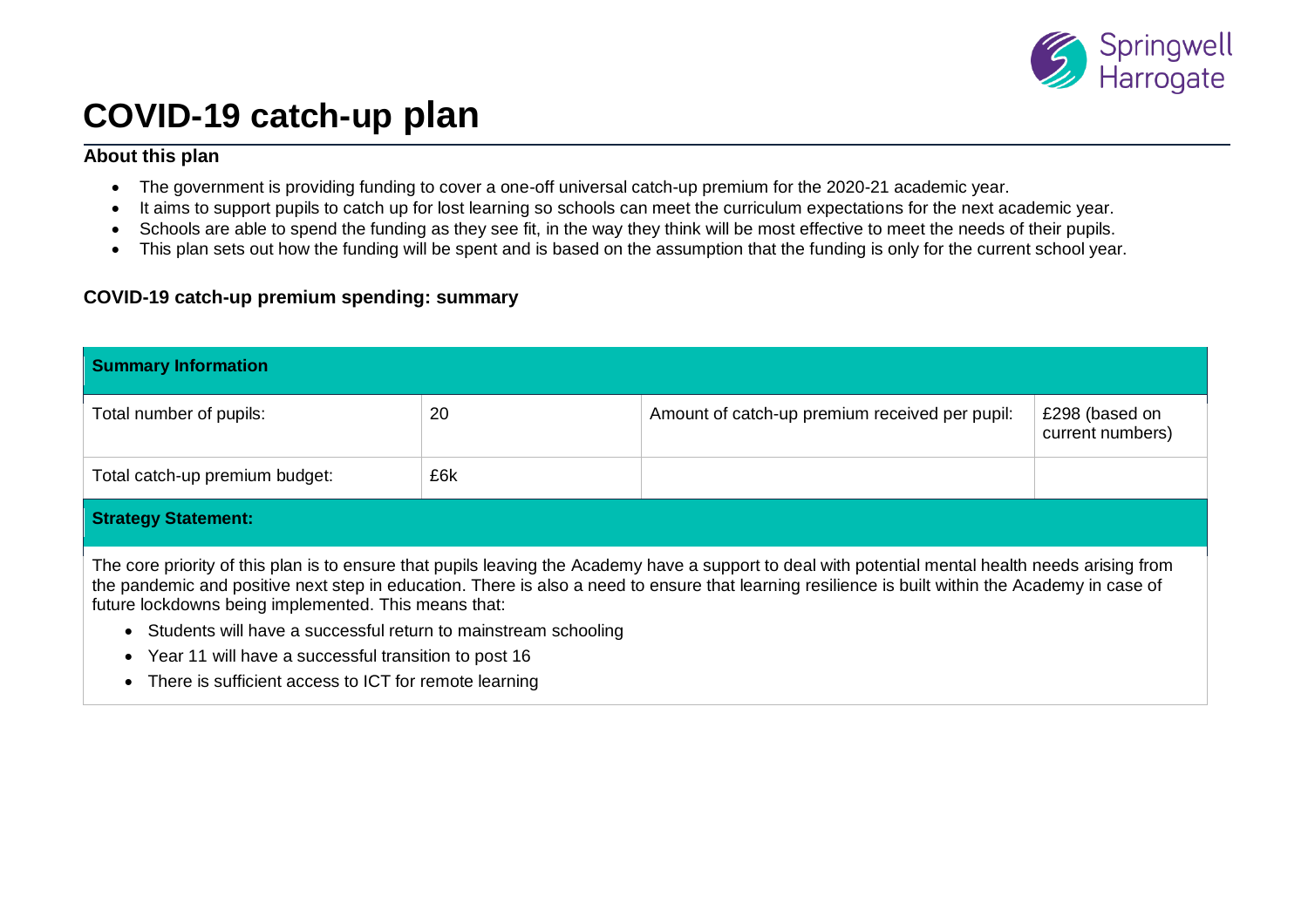

#### **Barriers to Learning**

- Erratic, historically low or inconsistent attendance due to poor relationship with education, changing or challenging home/environmental circumstances is common.
- Many pupils join Springwell Harrogate with low self-esteem and little belief that they can be successful following a permanent exclusion or placement from mainstream school
- Outcomes and progress can be significantly impacted by individual Social Emotional Mental Health needs of pupils
- Pupils frequently demonstrate having unmet and unidentified learning needs following an exclusion from school.

#### **Approach**

- All plans are based on our clear understanding of the needs of our pupils and what works well for them
- Certain approaches have been avoided where we have judged they will not be effective for example buying in 1:1 tutoring from external providers

## **Planned expenditure for current academic year**

| <b>Desired Outcome</b>                                                                                                                  | <b>Chosen action / approach</b>                                                                                                                                                                           | What is the evidence / rationale<br>for this choice                                        | <b>Staff Lead</b>     | When will you<br><b>review</b><br>implementation |
|-----------------------------------------------------------------------------------------------------------------------------------------|-----------------------------------------------------------------------------------------------------------------------------------------------------------------------------------------------------------|--------------------------------------------------------------------------------------------|-----------------------|--------------------------------------------------|
| Ensure a successful<br>transition to post 16 for Y10<br>and Y11 students whose<br>preparations were disrupted<br>in 2019-20 and 2020-21 | Post 16 Transition Coordinator to work<br>with current Y11 to:<br>Identify pathways<br>$\circ$<br>Support applications<br>Mentor and support pastoral<br>$\circ$<br>needs around transition to<br>post 16 | To ensure appropriate support is<br>in place to avoid vulnerable<br>students becoming NEET | <b>Head of Centre</b> | Summer Term                                      |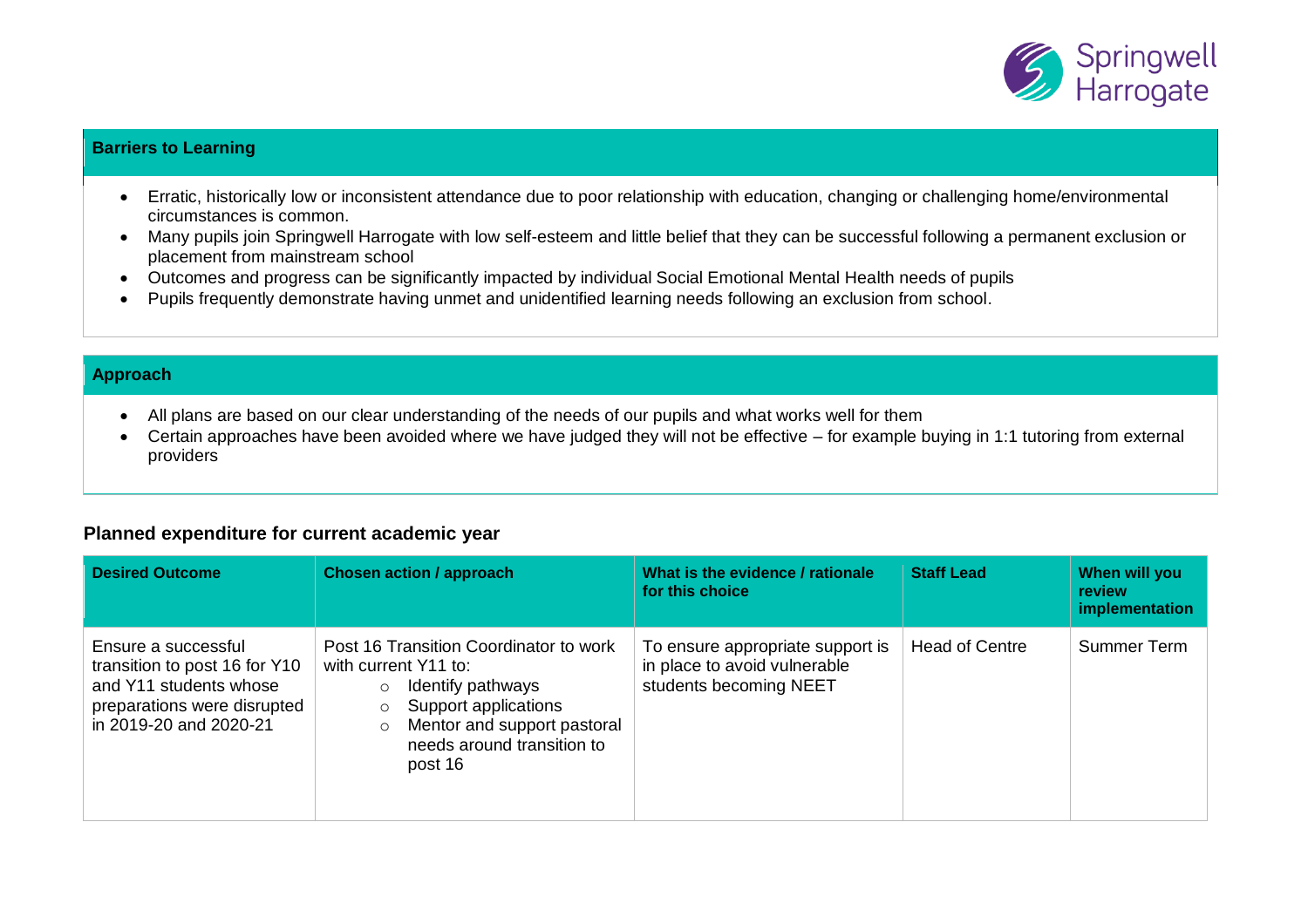

| <b>Desired Outcome</b>                                                                                                                        | <b>Chosen action / approach</b>                                      | What is the evidence / rationale<br>for this choice                                                       | <b>Staff Lead</b>     | When will you<br>review<br>implementation |
|-----------------------------------------------------------------------------------------------------------------------------------------------|----------------------------------------------------------------------|-----------------------------------------------------------------------------------------------------------|-----------------------|-------------------------------------------|
| Ensure appropriate support<br>is readily available to all<br>students for their Social,<br><b>Emotional and Mental</b><br><b>Health Needs</b> | Councilor available on site for 1:1 work<br>with identified students | To support students to be<br>learning ready by meeting SEMH<br>needs                                      | <b>Head of Centre</b> | <b>Summer Term</b>                        |
| All students are able to<br>access remote learning if<br>required                                                                             | Provision of Google Chromebooks for<br>all students who require them | To ensure continuity of learning<br>for all students if there is further<br>disruption caused by COVID-19 | <b>Head of Centre</b> | <b>Summer Term</b>                        |